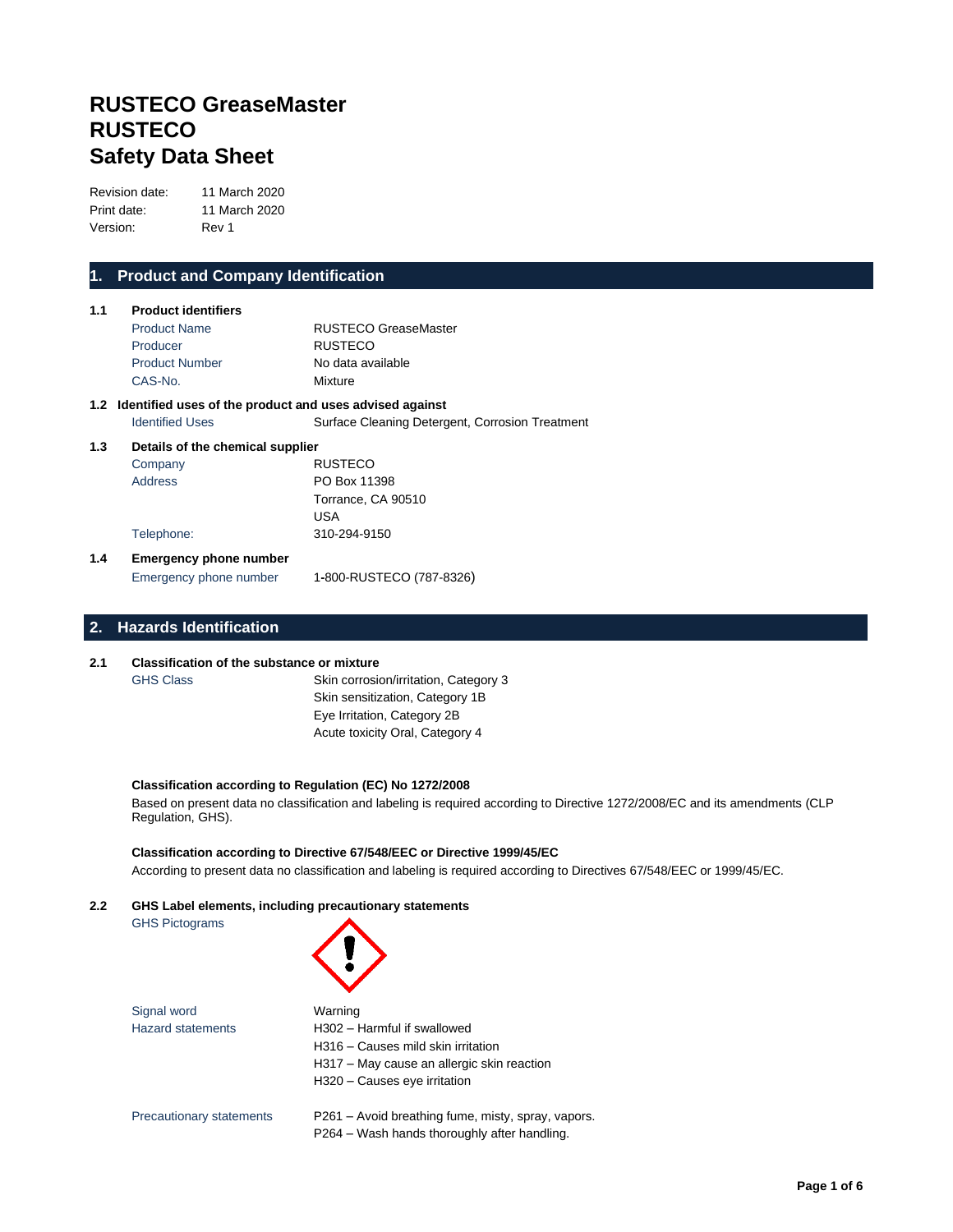P270 – Do not eat, drink or smoke when using this product P280 – Wear eye protection, protective clothing, protective gloves P301 + P310 + P331 – IF SWALLOWED: Immediately call a poison center/doctor. P303 + P361 + P353 + P314 – IF ON SKIN: Take off immediately all contaminate clothing. Rinse skin with water/shower. Get medical attention if you feel unwell. P305 + P351 + P338 + P314 – IF IN EYES: Rinse cautiously with water for several minutes. Remove contact lenses, if present and easy to do so. Continue rinsing. Get medical attention if you feel unwell

#### **2.3 Hazards not otherwise classified (HNOC) or not covered by GHS** - None

## **3. Composition/Information on Ingredients**

## **3.1 Product mixture**

| Synonyms     | No Data Available          |
|--------------|----------------------------|
| Formula      | No data available; mixture |
| Molecular wt | Mixture                    |
| CAS-No.      | Mixture                    |
| EC-No.       | Mixture                    |

| <b>Chemical Name</b>                      | CAS-No.     | <b>Ingredient Percent</b> |
|-------------------------------------------|-------------|---------------------------|
|                                           |             |                           |
| Water                                     | 7732-18-5   | 89.75%                    |
| Alkyl Polyglucoside, non-ionic surfactant | 68515-73-81 | 7.4%                      |
| <b>Citric Acid</b>                        | 77-92-9     | 2.6%                      |
| <b>Sodium Gluconate</b>                   | 527-07-1    | 0.25%                     |
|                                           |             |                           |

Remarks There are no additional hazardous ingredients greater than or equal to 1.0 wt% concentration or carcinogenic ingredients greater than or equal to 0.1 wt% concentration.

## **4. First Aid Measures**

|     | General advice       | Consult a physician. Show this safety data sheet to the doctor in attendance.                                                                  |
|-----|----------------------|------------------------------------------------------------------------------------------------------------------------------------------------|
|     | Skin contact         | Wash off with a disinfectant soap and water. Consult a physician if symptoms occur.                                                            |
|     | Eye contact          | Rinse thoroughly with plenty of water for at least 15 minutes and consult a physician if symptoms<br>occur.                                    |
|     | Inhalation           | In case of difficult breathing, move person to fresh air. Consult a physician if symptoms occur.                                               |
|     | Ingestion            | Rinse mouth. Immediately dilute by drinking large amounts of water. After dilution induce vomiting.<br>Get immediate medical advice/attention. |
| 4.2 |                      | Most important symptoms and effects, both acute and delayed                                                                                    |
|     | Symptoms and effects | The most important known symptoms and effects are described in the labelling (see section 2.2)<br>and in section 11.                           |
| 4.3 |                      | Indication of any immediate medical attention and special treatment needed                                                                     |

Other first aid No data available

## **5. Fire Fighting Measures**

| 5.1                                                          | Suitable (and unsuitable) extinguishing media |                                                                                                                                                                                           |  |
|--------------------------------------------------------------|-----------------------------------------------|-------------------------------------------------------------------------------------------------------------------------------------------------------------------------------------------|--|
|                                                              | Suitable extinguishing media                  | Use water, alcohol-resistant foam, dry chemical or carbon dioxide spraying extinguishing media to<br>base of flames.                                                                      |  |
| Special hazards arising from the substance or mixture<br>5.2 |                                               |                                                                                                                                                                                           |  |
|                                                              | Special hazards                               | Excessive thermal decomposition at very high temperatures can lead to release of irritating gases<br>and vapors. Keep product and empty container away from heat and sources of ignition. |  |
| 5.3                                                          | <b>Advice for firefighters</b>                |                                                                                                                                                                                           |  |
|                                                              | Protective equipment                          | Wear self-contained breathing apparatus for firefighting if necessary.                                                                                                                    |  |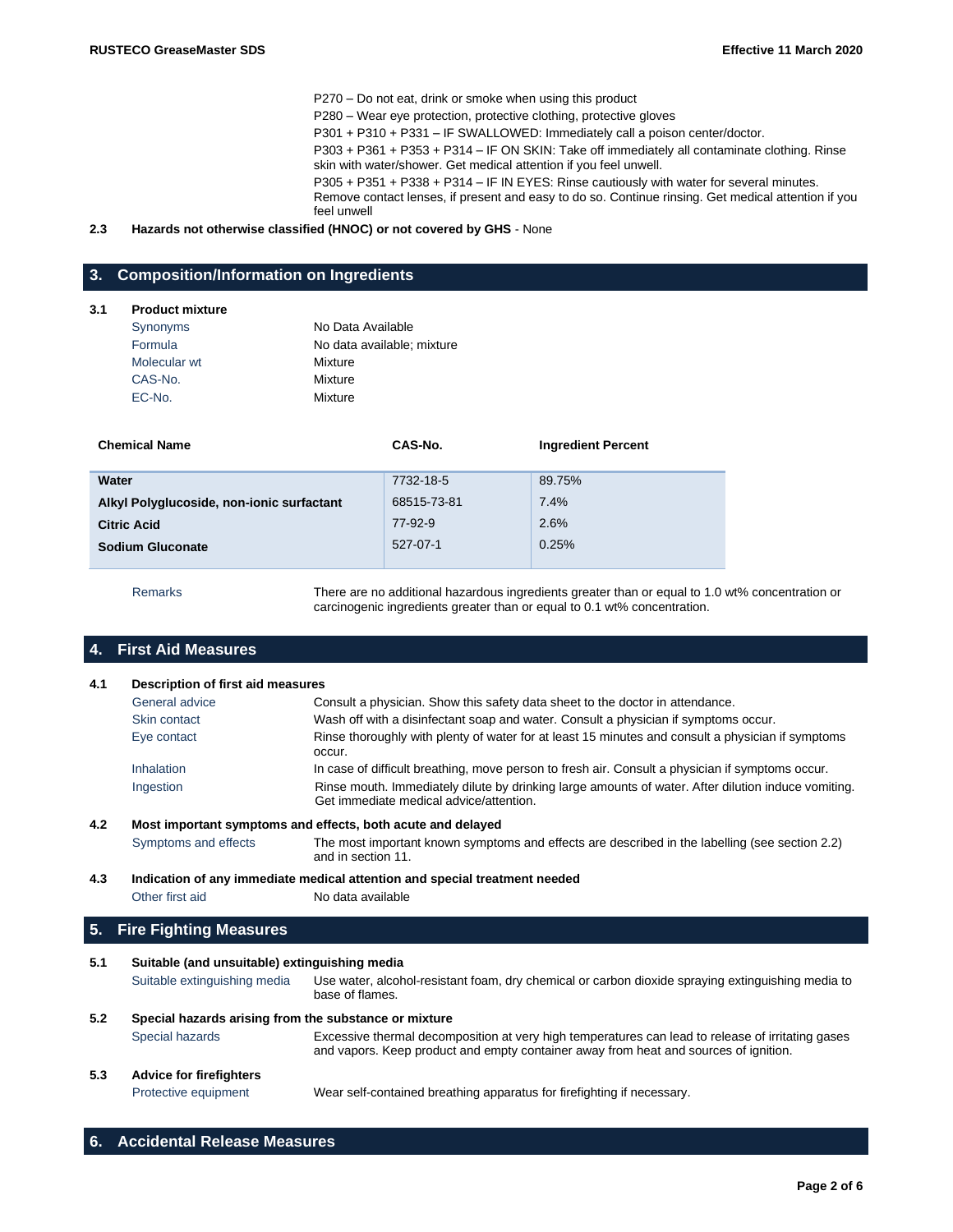| 6.1<br>Personal precautions, protective equipment, and emergency procedures |                                                       |                                                                                                                               |
|-----------------------------------------------------------------------------|-------------------------------------------------------|-------------------------------------------------------------------------------------------------------------------------------|
|                                                                             | Personal precautions                                  | For personal protection see section 8.                                                                                        |
| 6.2                                                                         | <b>Environmental precautions</b>                      |                                                                                                                               |
|                                                                             | Environmental precautions                             | In case of large spills, dike spill to prevent runoff into sewers and drains. Recover as much of the<br>material as possible. |
| 6.3                                                                         | Methods and materials for containment and cleaning up |                                                                                                                               |
|                                                                             | Methods for cleanup                                   | Soak up with inert absorbent material and dispose. Keep in suitable, closed containers for disposal.                          |
| 6.4                                                                         | References to other sections                          |                                                                                                                               |
|                                                                             | Other references                                      | For disposal see section 13.                                                                                                  |

## **7. Handling and Storage**

### **7.1 General hygiene considerations**

General hygiene **Avoid contact with skin and eyes. In case of large quantities of vapor or mist, use local exhaust or** general dilution ventilation to control exposure within applicable limits. For precautions see section 2.2.

### **7.2 Precautions for safe handling**

Safe handling precautions Keep container tightly closed in a dry and well-ventilated place.

#### **7.3 Conditions for safe storage, including any incompatibilities**

Other storage conditions Apart from the uses mentioned in section 1.2 no other specific uses are stipulated.

## **8. Exposure Controls/Personal Protection**

#### **8.1 Control and exposure limits recommended by the chemical manufacturer**

| <b>OSHA Standards</b>         | Not available – not determined  |
|-------------------------------|---------------------------------|
| <b>Threshold Limit Values</b> | Not available – not determined  |
| NIOSH Recommendations         | Not available – not determined. |

#### **8.2 Appropriate engineering controls**

Engineering controls Handle in accordance with good industrial hygiene and safety practice. Wash hands before breaks and at the end of workday. Use adequate ventilation where dust forms to keep concentration under exposure control limits.

#### **8.3 Individual protection measures, such as personal protective equipment**

| Respiratory protection | None required for consumer use. For manufacturing quantities: where risk assessment shows air-<br>purifying respirators are appropriate use a full-face respirator with multipurpose combination (US) or<br>type ABEK (EN 14387) respirator cartridges as a backup to engineering controls. If the respirator is<br>the sole means of protection, use a full-face supplied air respirator. Use respirators and |
|------------------------|----------------------------------------------------------------------------------------------------------------------------------------------------------------------------------------------------------------------------------------------------------------------------------------------------------------------------------------------------------------------------------------------------------------|
|                        | components tested and approved under appropriate government standards such as NIOSH (US) or<br>CEN (EU).                                                                                                                                                                                                                                                                                                       |
| Eye/face protection    | For manufacturing quantities: safety glasses with side-shields conforming to EN166 are<br>recommended. Use equipment for eye protection tested and approved under appropriate<br>government standards such as NIOSH (US) or EN 166 (EU).                                                                                                                                                                       |
| Hand protection        | For manufacturing quantities: handle with gloves. Gloves must be inspected prior to use. Use<br>proper glove removal technique (without touching glove's outer surface) to avoid skin contact with<br>this product. Dispose of contaminated gloves after use in accordance with applicable laws and<br>good laboratory practices. Wash and dry hands.                                                          |
| Body protection        | For manufacturing quantities: wear impervious clothing. The type of protective equipment must be<br>selected according to the concentration and amount of the dangerous substance at the specific<br>workplace.                                                                                                                                                                                                |

### **9. Physical and Chemical Properties**

#### **9.1 Information on basic physical and chemical properties**

| a) | Appearance             | Amber Liquid.     |
|----|------------------------|-------------------|
| b) | Odor                   | Characteristic    |
| C) | Odor threshold         | No data available |
| d) | pH (1% solution)       | $5 - 6$           |
| e) | Melting/freezing point | No data available |
| f) | <b>Boiling point</b>   | $220^{\circ}$ F   |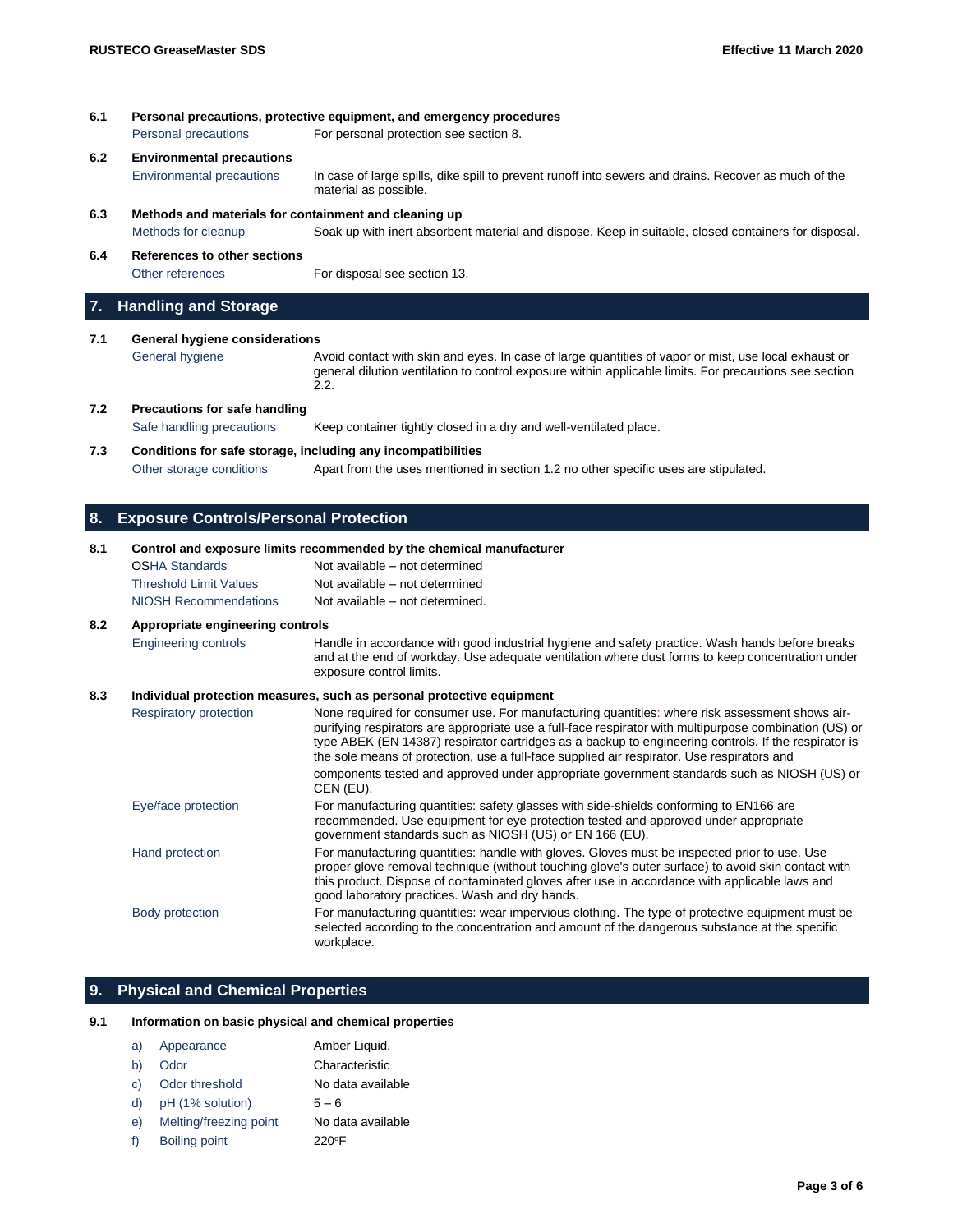| g)      | Flash point                                   | N/A                            |
|---------|-----------------------------------------------|--------------------------------|
| h)      | <b>Evaporation rate</b>                       | No data available              |
| i)      | Flammability (solid, gas)                     | No data available              |
| j)      | Upper/lower flammability                      | Upper (UEL): No data available |
|         | or explosive limits                           | Lower (LEL): No data available |
| k)      | Vapor pressure                                | No data available              |
| $\vert$ | Vapor density                                 | No data available              |
| m)      | Relative density                              | 1.04                           |
| n)      | Water solubility                              | Soluble in water               |
| $\circ$ | <b>Partition coefficient</b><br>octanol/water | No data available              |
| p)      | Auto-ignition temp                            | No data available              |
| q)      | Decomposition temp                            | No data available              |
| r)      | <b>Viscosity</b>                              | No data available              |
|         |                                               |                                |

# **10. Stability and Reactivity**

| 10.1              | Reactivity<br>Reactivity                                  | No significant reactivity hazards.                                                   |
|-------------------|-----------------------------------------------------------|--------------------------------------------------------------------------------------|
| 10.2 <sub>1</sub> | <b>Chemical stability</b><br>Chemical stability           | Stable under ordinary conditions of use and storage.                                 |
| 10.3              | Possibility of hazardous reactions<br>Hazardous reactions | No data available                                                                    |
| 10.4              | <b>Conditions to avoid</b><br>Conditions to avoid         | Excess heat. Contact with strong acids, alkali or oxidizing agents.                  |
| 10.5              | Incompatible materials<br>Incompatible materials          | Strong acids, alkali or oxidizing agents.                                            |
| 10.6              | Hazardous decomposition products<br>Hazardous products    | Thermal degradation may produce oxides of carbon and/or nitrogen and/or derivatives. |

# **11. Toxicological Information**

## **11.1 Information on toxicological effects**

| <b>Acute toxicity</b><br>Acute oral toxicity<br>Acute dermal toxicity | LD50 (Rat) 1.26 g/kg<br>Skin PIS (rabbit) Moderate                                                                                     |  |  |
|-----------------------------------------------------------------------|----------------------------------------------------------------------------------------------------------------------------------------|--|--|
| Acute inhalation toxicity                                             | No data available.                                                                                                                     |  |  |
| <b>Skin corrosion/irritation</b><br>Skin corrosion irritation         | Causes mild skin irritation                                                                                                            |  |  |
| Serious eye damage/eye irritation<br>Eye damage/eye irritation        | Causes eye irritation                                                                                                                  |  |  |
| Respiratory or skin sensitization                                     |                                                                                                                                        |  |  |
| Respiratory sensitizer<br>Skin sensitizer                             | No data available<br>May cause an allergic skin reaction                                                                               |  |  |
| Germ cell mutagenicity                                                |                                                                                                                                        |  |  |
| Mutagenicity                                                          | No data available                                                                                                                      |  |  |
| <b>Suspected cancer agent</b>                                         |                                                                                                                                        |  |  |
| <b>ACGIH</b>                                                          | No component of this product present at levels greater than or equal to 0.1% is identified as a<br>carcinogen or potential carcinogen. |  |  |
| <b>NTP</b>                                                            | No component of this product present at levels greater than or equal to 0.1% is identified as a<br>carcinogen or potential carcinogen. |  |  |
| <b>OSHA</b>                                                           | No component of this product present at levels greater than or equal to 0.1% is identified as a<br>carcinogen or potential carcinogen. |  |  |
| <b>IARC</b>                                                           | No component of this product present at levels greater than or equal to 0.1% is identified as a<br>carcinogen or potential carcinogen. |  |  |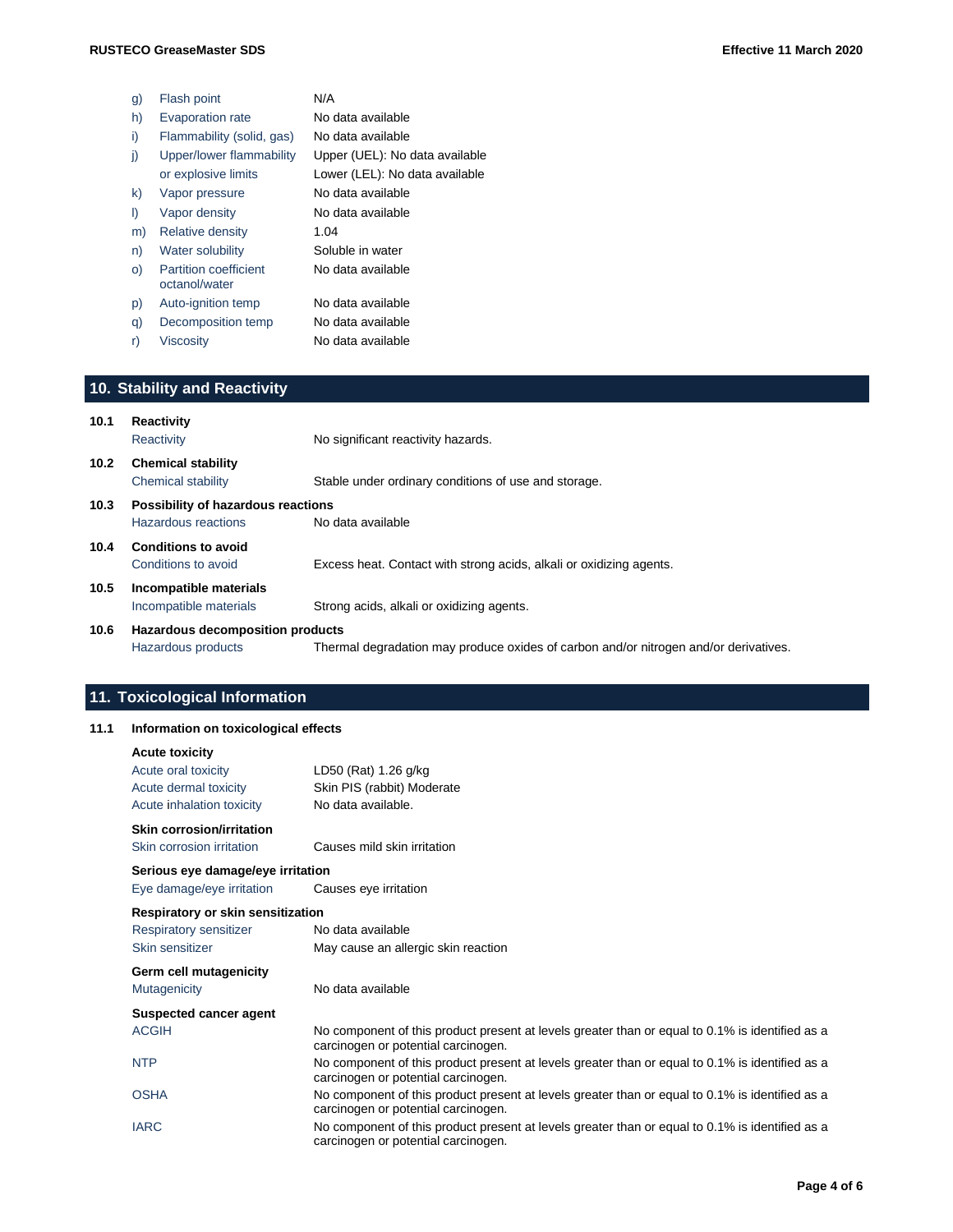#### **Reproductive toxicity**

Reproductive toxicity This product is not reported to produce mutagenic, embryotoxic, teratogenic, or reproductive effects in humans.

## **Aspiration hazard**

Aspiration hazard No data available

### **12. Ecological Information**

| 12.1 | <b>Ecotoxicity (aquatic and terrestrial)</b> |                   |  |  |  |
|------|----------------------------------------------|-------------------|--|--|--|
|      | Ecotoxicity                                  | No data available |  |  |  |
| 12.2 | Persistence and degradability                |                   |  |  |  |
|      | Degradability                                | Biodegradable.    |  |  |  |
| 12.3 | <b>Bioaccumulation potential</b>             |                   |  |  |  |
|      | <b>Bioaccumulation</b>                       | No data available |  |  |  |
| 12.4 | <b>Mobility in soil</b>                      |                   |  |  |  |
|      | Mobility in soil                             | No data available |  |  |  |

## **12.5 Results of PBT and vPvB assessment**

PBT/vPvB assessment Not available as chemical safety assessment not required/not conducted.

## **13. Disposal Considerations**

### **13.1 Waste treatment methods**

Waste treatment disposal Waste disposal must be in accordance with appropriate Federal, State, and local regulations. This product, if unaltered by use, may be disposed of by treatment at a permitted facility or as advised by your local hazardous waste regulatory authority.

## **14. Transport Information**

#### **DOT**

Not dangerous goods.

#### **TDG**

Not dangerous goods.

### **IMDG** Not dangerous goods.

**IATA**

Not dangerous goods.

## **15. Regulatory Information**

#### **15.1 Safety, health, and environmental regulations specific to the product or mixture**

| <b>SARA 302 Components</b> | No chemicals in this material are subject to the reporting requirements of SARA Title III, Section<br>302.                                                                           |
|----------------------------|--------------------------------------------------------------------------------------------------------------------------------------------------------------------------------------|
| SARA 313 Components        | This material does not contain any chemical components with known CAS numbers that exceed<br>the threshold (De Minimis) reporting levels established by SARA Title III, Section 313. |
| <b>TSCA</b>                | This product contains the following chemical substances subject to the reporting requirements of<br>TSCA 12(b) if exported from the United States: None                              |
| <b>EINECS</b>              | All components of this product are on the European Inventory of Existing Commercial Chemical<br>Substances.                                                                          |
| Canada DSL                 | All components of this product are on the Canada Domestic Substance List.                                                                                                            |
| CA Prop. 65 Components     | This product does not contain any chemicals known to State of California to cause cancer, birth<br>defects, or any other reproductive harm.                                          |

| <b>16. Other Information</b> |                                     |  |
|------------------------------|-------------------------------------|--|
| <b>HMIS Rating</b>           | Health hazard: 1<br>Flammability: 0 |  |

Physical Hazard 0